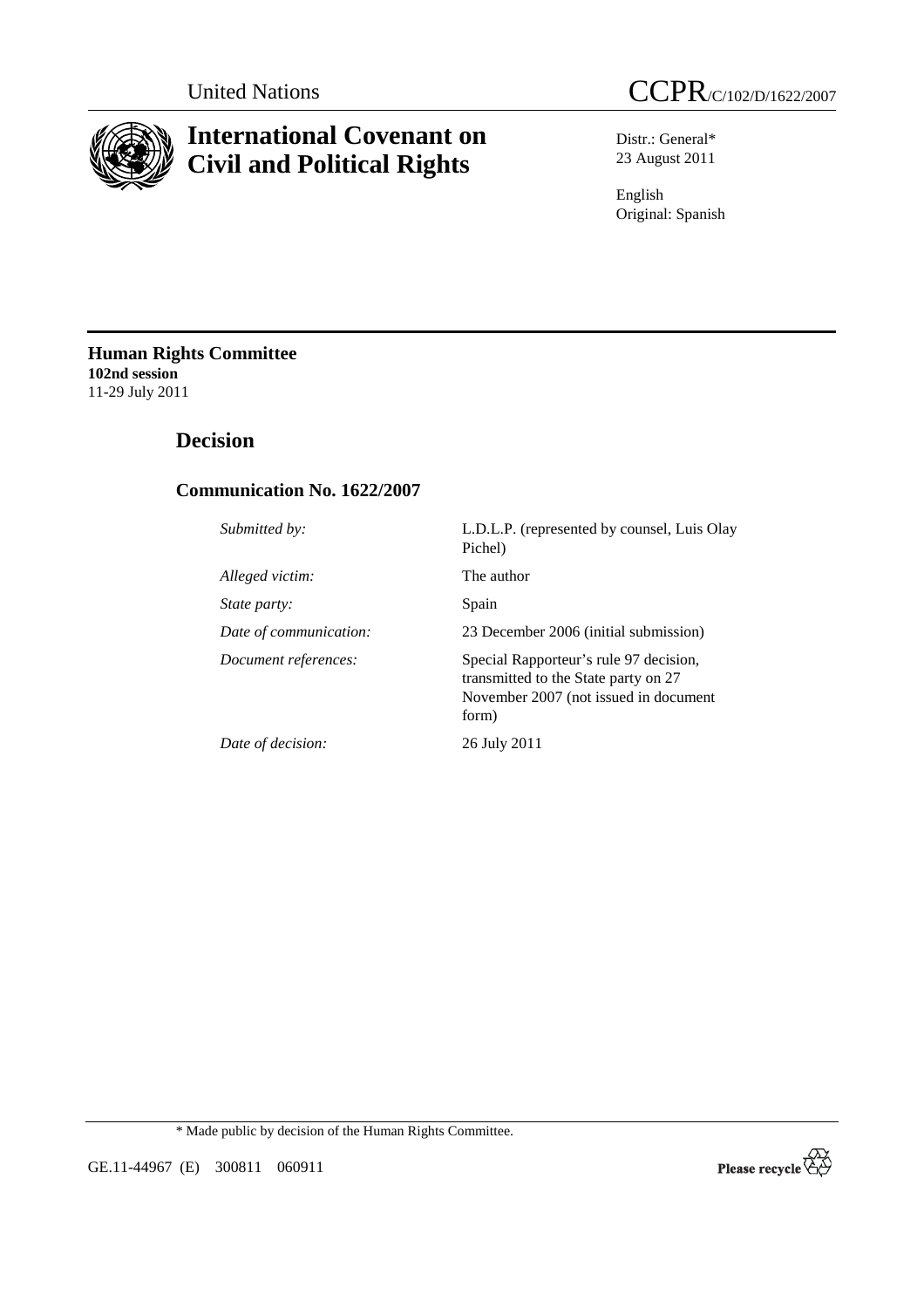| Subject matter:                    | Author's removal from his post on grounds of<br>unsuitability                                                                                                                                                                                                                                                                                                                                                         |
|------------------------------------|-----------------------------------------------------------------------------------------------------------------------------------------------------------------------------------------------------------------------------------------------------------------------------------------------------------------------------------------------------------------------------------------------------------------------|
| <i>Procedural issues:</i>          | Degree of substantiation of the claim;<br>admissibility ratione materiae                                                                                                                                                                                                                                                                                                                                              |
| Substantive issues:                | Right to a fair and public hearing by a<br>competent, independent and impartial<br>tribunal; right to have a conviction and<br>sentence reviewed by a higher tribunal<br>according to law; right not to be subjected to<br>arbitrary or unlawful interference with one's<br>privacy, family and home; right to hold<br>opinions without interference; right to equal<br>protection of the law without discrimination. |
| Articles of the Covenant:          | 2 and 3                                                                                                                                                                                                                                                                                                                                                                                                               |
| Articles of the Optional Protocol: | 2, paragraph 3 (a); 8, paragraph 3 (a); 12; 14;<br>15; 17; 18; 19; and 26                                                                                                                                                                                                                                                                                                                                             |

[Annex]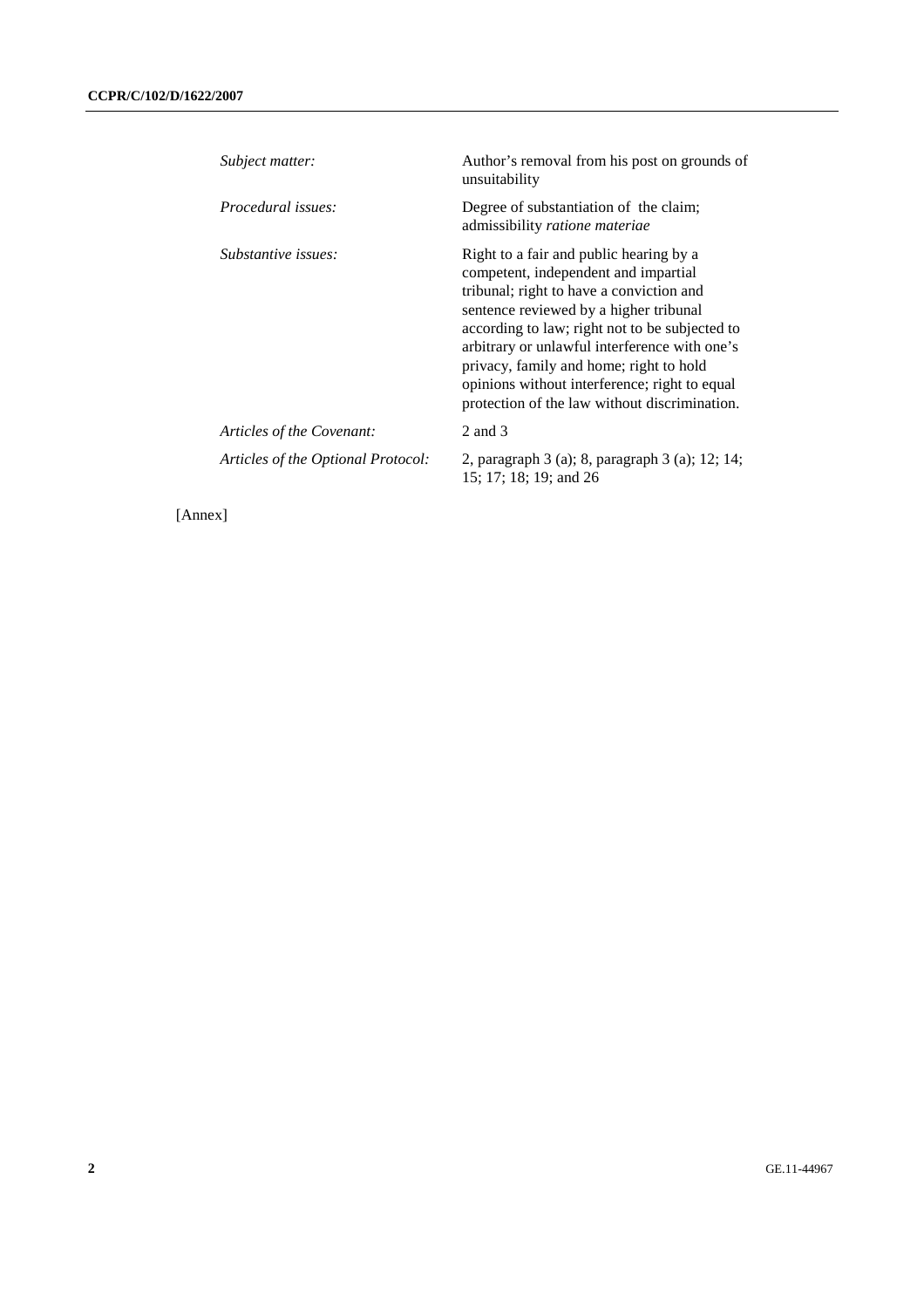# **Annex**

# **Decision of the Human Rights Committee under the Optional Protocol to the International Covenant on Civil and Political Rights (102nd session)**

concerning

## **Communication No. 1622/2007\*\***

| Submitted by:          | L.D.L.P. (represented by counsel, Luis Olay<br>Pichel) |
|------------------------|--------------------------------------------------------|
| Alleged victim:        | The author                                             |
| State party:           | Spain                                                  |
| Date of communication: | 23 December 2006 (initial submission)                  |

*The Human Rights Committee*, established under article 28 of the International Covenant on Civil and Political Rights,

*Meeting* on 26 July 2011,

*Adopts* the following:

## **Decision on admissibility**

1.1 The author of the communication is José Antonio L.D.L.P., a Spanish citizen born on 26 May 1961. He claims to be a victim of a violation by Spain of article 2, paragraph 3 (a), read in conjunction with article 14; article 8, paragraph 3 (a); article 12; article 15; article 17; article 18; article 19; and article 26 of the Covenant. The Optional Protocol entered into force for Spain on 25 January 1985. The author is represented by counsel, Mr. Luis Olay Pichel.

1.2 On 4 February 2008, the Committee, acting through the Special Rapporteur on new communications and interim measures, agreed to the State party's request that the admissibility of the communication should be considered separately from the merits of the case.

## **Factual background**

2.1 The author is a career military officer. In June 2002, he was posted to the Garellano Regiment in Munguía in the province of Vizcaya, where he had served for three years with the rank of captain and a further three with the rank of major. He had also performed highly responsible duties, acting, for example, as Chief of the Classified Documentation Service

<sup>\*\*</sup> The following members of the Committee took part in the consideration of the communication: Mr. Abdelfattah Amor, Mr. Lazhari Bouzid, Ms. Christine Chanet, Mr. Ahmad Amin Fathalla, Mr. Cornelis Flinterman, Mr. Yuji Iwasawa, Ms. Helen Keller, Mr. Rajsoomer Lallah, Ms. Zonke Zanele Majodina, Ms. Iulia Antoanella Motoc, Mr. Gerald L. Neuman, Mr. Michael O'Flaherty, Mr. Rafael Rivas Posada, Sir Nigel Rodley, Mr. Fabián Omar Salvioli, Mr. Krister Thelin and Ms. Margo Waterval.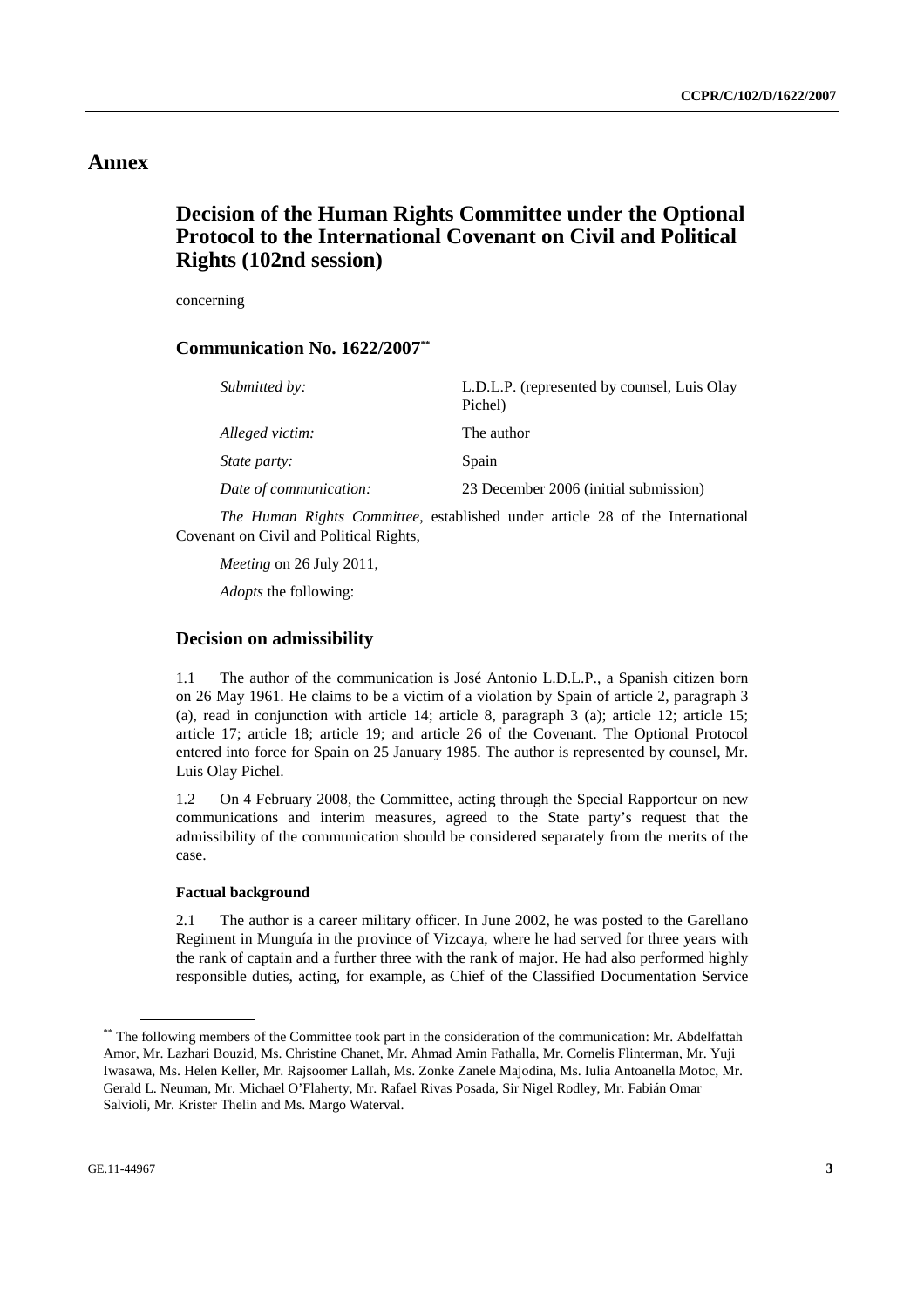and of the Second Section (information) from September 1999 to August 2000 and as Chief of Security for the Munguía barracks for the first six months of 2000. He performed these duties to the full satisfaction of three different colonels when they commanded the regiment, who awarded him the Cross of the Order of Military Merit and issued three of the four written commendations which he has in his service record. He volunteered for a posting to the Basque Country, which is one of the most hazardous and most demanding places of duty and one to which most officers are posted under a compulsory rotational system for periods of approximately one year.

2.2 During the first year of Colonel G.A.'s command, the author had a good relationship with him, and it was evident that the Colonel was pleased with his work. Subsequently, however, the Colonel's attitude towards him changed dramatically. During the first half of 2002, the author began to be subjected to various types of psychological harassment, including two arrests lasting four days each. A third arrest, lasting one month and five days, occurred in 2003. In addition, on 10 June 2002, his home was searched without a warrant and without authorization from a neutral military authority. The author claims that these actions were taken in retaliation for the fact that, after the Colonel had started levelling false accusations against him, he had exercised his right to defend himself by requesting reports from his subordinates. As a result of this harassment, the author fell ill and remained on sick leave for a total of 21 months up to 18 February 2004.

2.3 On 7 June 2002, the author filed a complaint against Lieutenant Colonel B., who had also begun to participate in the harassment. He subsequently extended his complaint to include Colonel G.A., accusing him of abuse of command authority. On 12 June, the author lodged a complaint against Colonel G.A. for having ordered a search of his home without a warrant.

2.4 On 8 July 2002, Colonel G.A. requested the author's removal from his posting in Munguía on the grounds that he was unsuited to perform the associated duties. The author had requested a transfer in the intervening period. The transfer was eventually granted on 19 July 2002, when the author was assigned to the 45th Light Infantry Garellano Regiment in Vitoria. However, his illness prevented him from taking up this post.

2.5 On 23 August 2002, the author requested that the Minister of Defence take disciplinary action in order to curtail Colonel G.A.'s harassment, having learned that the Colonel had, among other things, refused to accept the sick-leave certifications that had been submitted to him. This request prompted an investigation during which the circumstances surrounding the author's sick leave and illness were examined for the first time. This investigation did not begin until 22 November 2002, however. In December 2002, Colonel G.A. was charged with misconduct in respect of the author. Colonel G.A. was tried in October 2005 and was ultimately acquitted.

2.6 On 20 September 2002, the author was summoned to a barracks in Asturias to collect an official letter inviting his submissions in relation to his proposed removal. When his father, who was legally empowered to represent the author, went to collect the letter on his son's behalf, the authorities refused to release the letter to him on the grounds that it was a confidential document. The letter was not sent to the author's home until many months later, after it had been specifically requested from the authorities and the author had already been removed from his position. The author asserts that the report in which the Colonel proposed his removal was not attached to the official letter and that he could therefore not make any counterclaims on this basis.

2.7 Colonel G.A. made various unfounded allegations against the author on different occasions, holding him responsible for a number of serious infractions and offences. All of these allegations were dismissed and the author was not found to be responsible in any of these instances.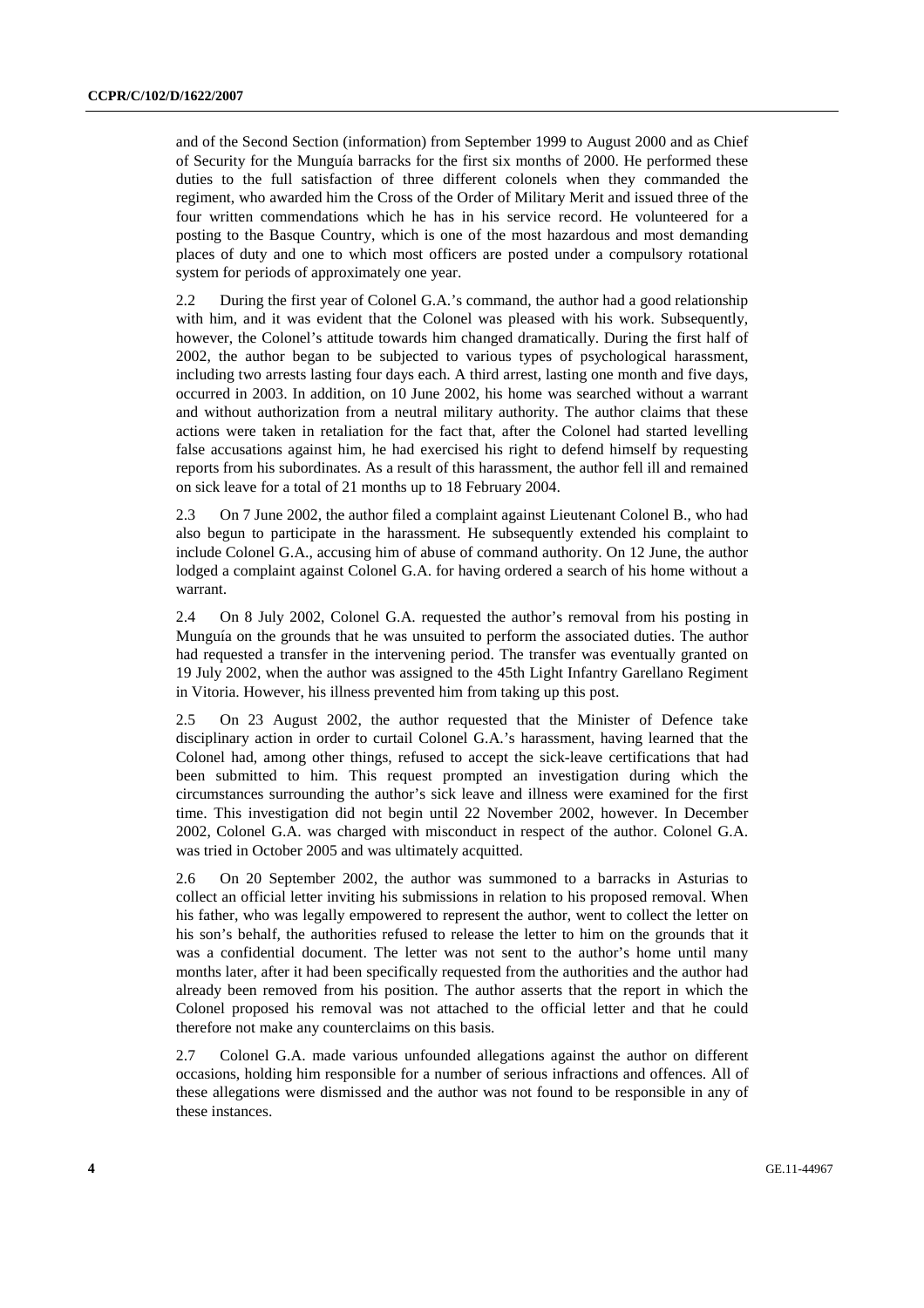2.8 The author was informed of his removal at the Vitoria Unit by an official letter dated 8 November 2002. The letter stated that, since the Vitoria Unit was composed of a battalion belonging to the same regiment that was under Colonel G.A.'s command, the circumstances set out in the proposal of removal remained applicable. The author claims that the decision concerning his removal was taken without having given him an opportunity to defend himself, was based solely on the report issued by Colonel G.A. and was issued before the investigation into the author's complaint against the Colonel had been concluded. The author tried to gain access to his case file on several occasions, but his requests were denied. He claims that his removal was undoubtedly an act of retaliation for having filed a complaint against his superior officer. Furthermore, the author's suitability for his post was not analysed at any point in time, despite the existence of a legally established procedure for this purpose.

2.9 On 11 December 2002, the author asked the Directorate of Army Personnel Management to set aside the decision to remove him. On 21 December 2002, he filed a provisional appeal with the Ministry of Defence, being unable to file a definitive appeal because he had not yet received the case file regarding the proposed removal. On 18 January 2003, the author received a copy of the case file containing the report in which his removal from his post was proposed, and on 4 February 2003 he filed a definitive appeal with the Minister of Defence.

2.10 The appeal was rejected on 25 February 2003. The accompanying legal report addresses the issue of notification which the author had raised in his appeal. The report says that the author's mother took delivery of the notification at his home on 13 September 2002 and that the decision to remove him from his posting was taken once the period granted to the author to prepare his submissions had passed. The author alleges that the Ministry of Defence acted improperly by considering only his provisional appeal rather than the definitive appeal filed on 4 February 2003.

2.11 In April 2003, the author was ordered to take up a discretionary assignment to a similar but higher post in a unit requiring a higher skill level than the unit from which he had been removed. When the author objected to this posting on the grounds that it was inappropriate because, according to the regulations, he could not be given an assignment similar to the one from which he had been removed, his objection was accepted. At the same time he was refused postings for which he applied, with the authorities preferring to state that no qualified candidates had applied for those vacancies.

2.12 On 29 October 2003, the author filed an appeal with the administrative litigation division of the National High Court in which he adduced: (a) procedural irregularities, inasmuch as the failure to hold a hearing had denied him his right to defend himself; (b) a lack of evidence to substantiate the allegations of unsuitability; and (c) abuse of power on the part of the military authorities in finding against the author, presumably out of support for Colonel G.A. The High Court rejected the appeal on 28 September 2004. In its ruling, the Court recognizes that holding a hearing for the interested party is a legal obligation but states that, in order to fulfil this obligation, the author had been summoned to appear on 20 September 2002 to collect an official letter dated 3 September 2002 from the 45th Light Infantry Garellano Regiment concerning allegations regarding the processing of his removal from his posting. This summons was sent to the author's home in Oviedo and was received by his mother on 13 September 2002. It constituted a fully valid notification issued in accordance with the law. On 20 September 2002, the author's father went to collect the letter on his behalf, bringing with him a medical certificate attesting to his son's condition. However, the authorities did not release the letter to his father because they did not recognize his claim to be duly authorized to represent his son and because, as the document was confidential, it should be delivered to the author in person. According to the High Court, the authorities' refusal to recognize his father's capacity to represent his son cannot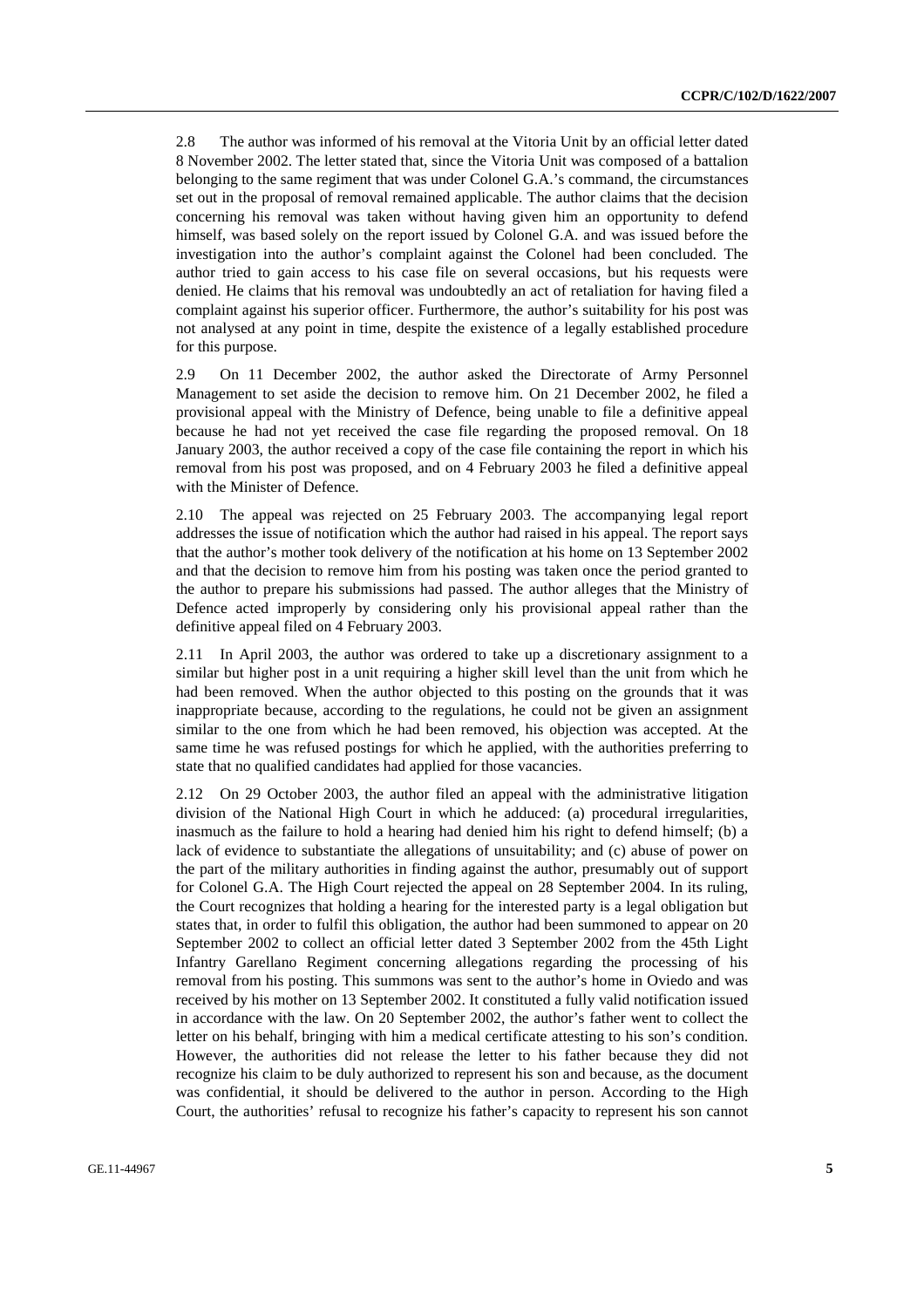be challenged, as the document presented in support of that claim did not conform to legal requirements, since it was not a certified record of the authorization. The decision to remove the author from his posting was issued 10 days later. The author lodged an appeal against that decision in which, among other applications, he requested true copies of all documents in the case file. The authorities granted this request and provided the author with true copies of the file's entire contents and gave him a further 15 days, counting from the date of their receipt, in which to file his appeal. In view of these facts, the High Court found the claim of a denial of the right of defence unfounded. With regard to the claim that evidence of unsuitability was lacking, the Court considered that Colonel G.A.'s report of 8 July 2002, which detailed the reasons for the proposed removal, provided sufficient grounds to justify that removal. With regard to the alleged abuse of power, the Court ruled that there was no evidence to substantiate that claim.

2.13 On 2 November 2004, the author filed a writ of *amparo* before the Constitutional Court. The Constitutional Court dismissed the writ on 6 June 2006, finding that the author had not appeared in court with proper legal representation when he should have, that the decision to remove him from his post was a reasonable, appropriate and justified action based on coherent documentary evidence, and that there had been no violation of the principle of legality.

2.14 On 30 June 2006, the author lodged a malfeasance complaint with the General Council of the Judiciary against the three judges of the Constitutional Court who had dismissed the writ of *amparo*. On 20 September 2006, the Council rejected his complaint on the grounds that it was not competent to act in the matter, since the Constitutional Court is not subject to the disciplinary regime for members of the legal profession which falls under the mandate of the Council. The author therefore considers that he has exhausted all domestic remedies.

## **The complaint**

3.1 The author claims that the events described above constitute a violation of article 2, paragraph 3 (a), read in conjunction with article 14 of the Covenant, since none of the remedies to which he had recourse were effective and the principle of presumption of innocence was not respected.

3.2 The author explains that there are two types of vacancies in the Spanish Army: discretionary vacancies for which any officer can be considered, and vacancies awarded on the basis of length of service. Any officer can be removed from a post falling into the first category simply on the grounds of "loss of confidence", without any further explanation being required. In such cases, the person can be reassigned to any other vacant post, including one of the same nature. The author, however, was removed from a nondiscretionary post to which he had been appointed on the basis of seniority, with the only requirement being that he was the longest-serving candidate. A person in a seniority-based position does not lose it under any circumstances (except in the case of criminal convictions entailing a loss of position in the seniority rankings). A member of the armed forces can be removed from a post on grounds of insufficient physical or mental fitness or loss of professional competence, but never on grounds of "unsuitability". The law provides for removal on this type of ground only in those cases where a person is not even minimally effective in the post to which he is assigned, which was not the case here. This also has the effect of greatly limiting the number of posts for which the person in question may be eligible in the future. The result of this has been that the author has ended up carrying out administrative duties for which he has not been trained.

3.3 The author contends that the judicial decisions in question were not based on sufficient evidence of his alleged unsuitability for his post, that they failed to consider the lawfulness of the decision to remove him and the context in which it was made, and that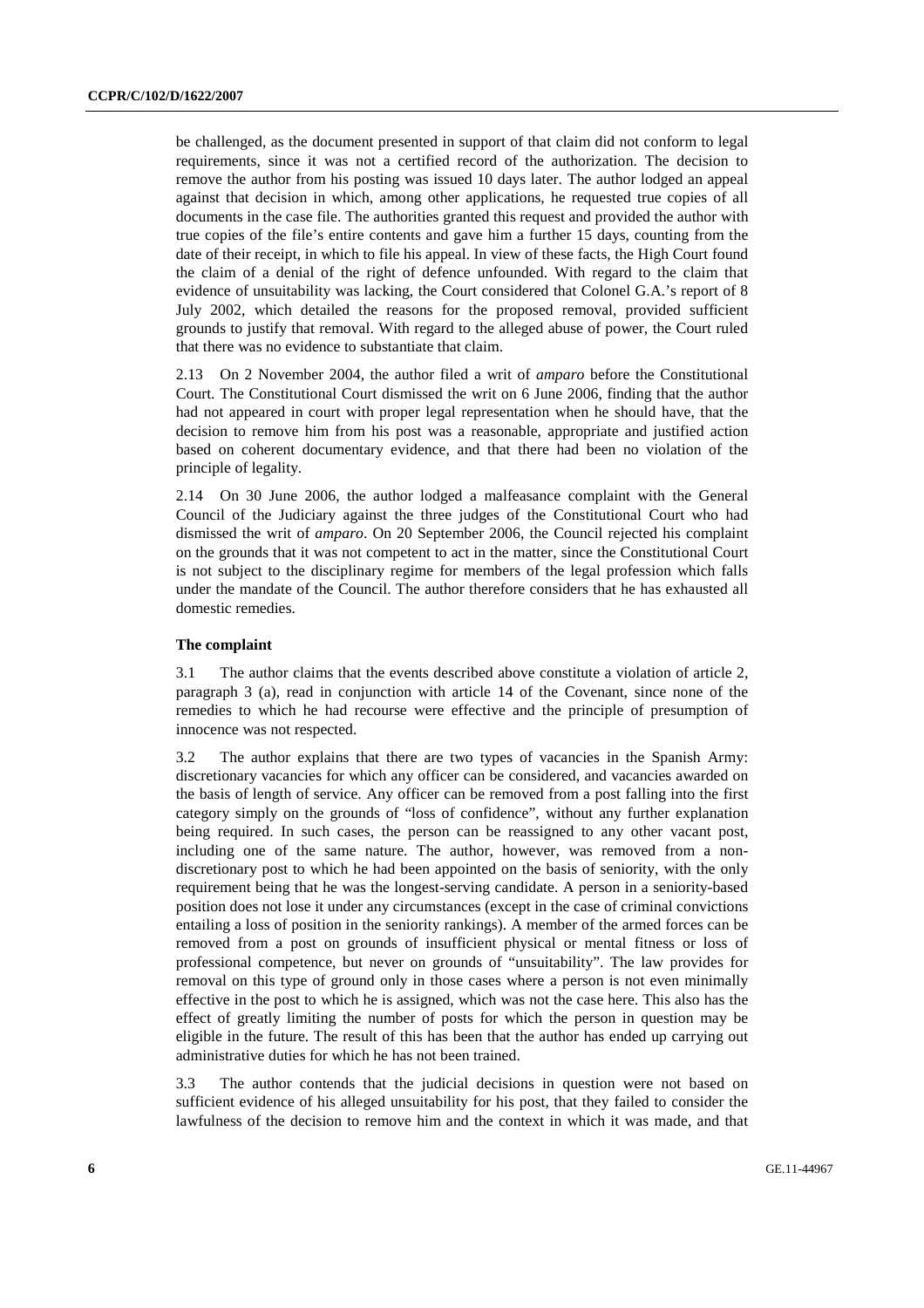they were insufficiently reasoned. They were also arbitrary in that they did not take account of the fact that he was removed from a posting (Vitoria) other than the one from which his removal had been requested (Munguía). The author asks how it was possible to determine that he was unsuitable for a post which he had not yet taken up, in a new battalion, with a different set of colleagues. What is more, the posting in Vitoria to which the Army assigned him was also under the command of Colonel G.A.

3.4 The author claims that there were irregularities in the administrative proceedings: the authorities circumvented the requirement that the author be given a hearing by refusing to accept his father's authorization to represent his son for the purpose of receiving notifications, in contravention of applicable laws; the full texts of the notifications were not delivered to his home; the legally established procedure for assessing suitability was not conducted; the case file was not sent directly to his counsel, whereas, if it had been, he would have had full cognizance of the charges sufficiently ahead of time to prepare an effective appeal instead of a provisional one; and the Minister of Defence ruled on the provisional appeal, instead of the definitive appeal which the author had submitted within the required deadline after finally receiving the case file. With regard to the court proceedings, the author affirms that the High Court failed to perform the checks that he had requested, such as reviewing the ratings that he had received in previous years (by consulting his personnel evaluation reports), when he had never received a negative rating. In addition, the copious documentation that the author provided to attest to his professional merits was not taken into account in either the administrative or the judicial proceedings. Despite the availability of all of this documentation, the authorities made reference only to Colonel G.A.'s report, as if this document constituted irrefutable rather than purely circumstantial evidence. These irregularities seriously compromised the author's right to an effective remedy and to proceedings offering minimum guarantees of objectivity, fairness and respect for the right of defence. He also maintains that there was a violation of article 14, paragraph 5, of the Covenant, as the High Court was the only court that ruled on this case and he did not have the opportunity to appeal to a higher tribunal.

3.5 He notes that the Constitutional Court's decision contains errors in that it refers to a "removal on disciplinary grounds", whereas this was actually an administrative case not subject to Organization Act No. 8/98 on the Armed Forces' disciplinary system or to any other disciplinary procedures, but rather solely to Professional Military Personnel Act No. 17/99 and other related provisions.

3.6 The author claims a violation of article 8, paragraph 3 (a), of the Covenant, given the type of work that he is now obliged to perform. He also alleges a violation of article 12 of the Covenant on the grounds that he has been denied the freedom that his colleagues enjoy in choosing their place of residence or duty station, since the decision to remove him from his position limits the postings available to him.

3.7 In relation to the violation of article 15 of the Covenant, the author claims that administrative removal is too severe a penalty for the alleged faults. He also recalls that he did not have the opportunity to defend himself and that the adversarial principle was not respected in the proceedings. His administrative removal was based on a single item of evidence, i.e., a report produced by a person against whom the author had filed a complaint and who was supported by the authorities because of the particular corporativist nature of the Army.

3.8 The author also alleges a violation of article 17 of the Covenant in connection with the fact that his home was searched, without the authorization of the competent authority, on the instructions of Colonel G.A. These events were the cause of severe suffering on the part of his family and were never investigated.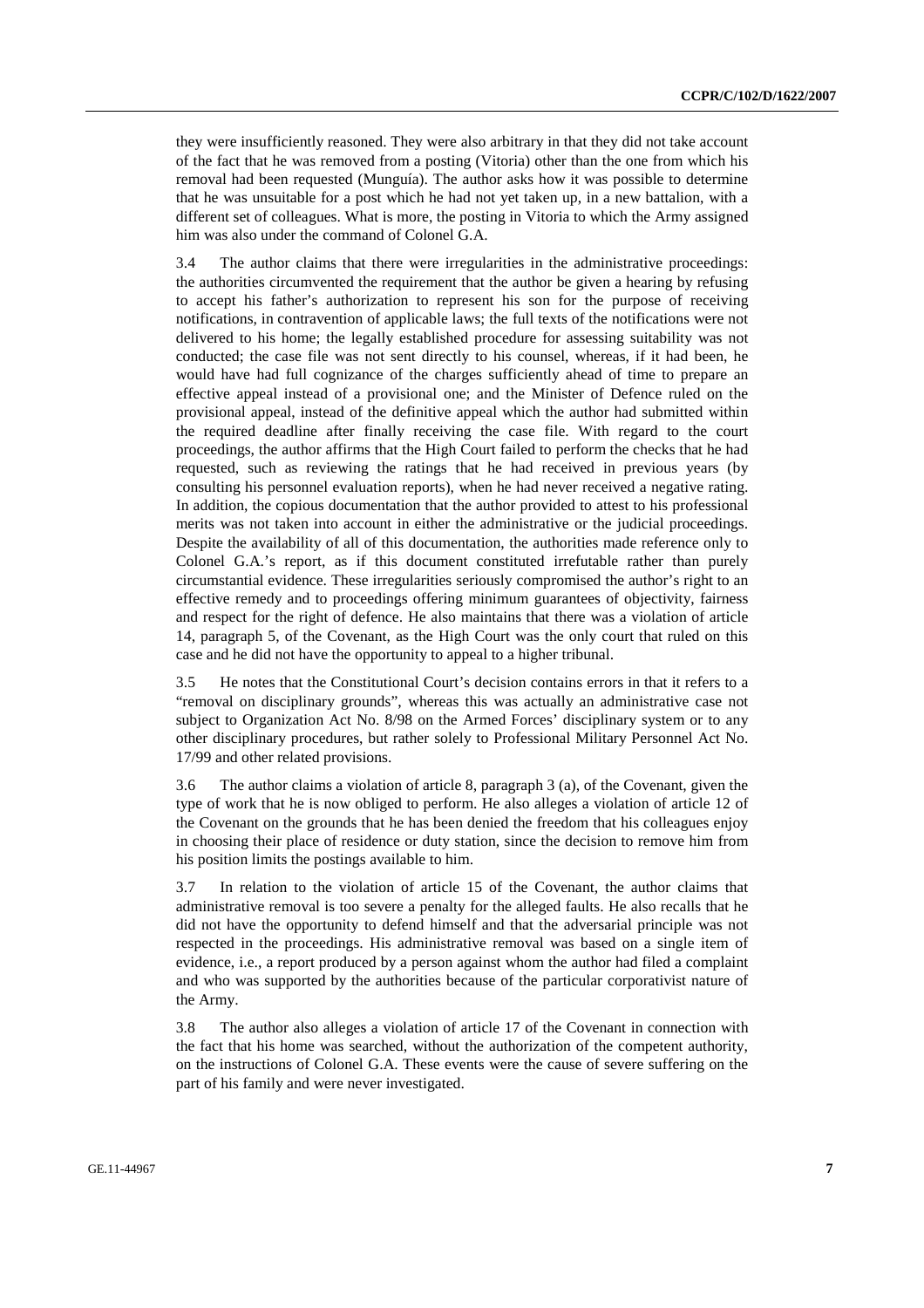3.9 With regard to article 18 of the Covenant, the author claims that he suffered prejudice because he had made complaints against Colonel G.A., in the fulfilment of his duty and the exercise of his rights. With regard to the violation of article 19, the author claims that he was the object of reprisals after filing complaints against Colonel G.A. Although members of the military are restricted in the exercise of certain rights, it was his duty and his right under the law to file the complaint. With regard to the violation of article 26 of the Covenant, the author contends that the complaint against his superior does not justify his removal on the grounds of unsuitability and that this action was a disguised form of punishment.

3.10 Lastly, he maintains that he should be compensated for the injury suffered.

#### **State party's observations on admissibility**

4.1 The State party submitted observations regarding the admissibility of the communication in a note verbale dated 28 January 2008 in which it stated that the communication should be declared inadmissible.

4.2 The State party maintains that the removal does not in any way constitute a disciplinary sanction and does not affect the author's military status but is simply an expression of the State party's authority to organize its operations freely and independently and, in application of that authority, to remove any person from a given post if that person is deemed unsuitable. The removal was carried out on the basis of a reasoned decision, and the author was given the opportunity to make submissions and to have the decision reviewed on several occasions: in administrative proceedings, before the administrative litigation division of the High Court and before the Constitutional Court.

4.3 The State party maintains that the invocation of articles 8, 12, 15, 17, 18, 19 and 26 is purely rhetorical. With regard to the alleged violation of article 14, since the subject of the communication is not a criminal matter, the claim is incompatible *ratione materiae* with the Covenant. As the author himself states, this was not a disciplinary procedure but simply a case of the State party's use of its organizational authority to decide that the author was unsuitable for a specific post within the Armed Forces. It is nothing more than an adjustment or outcome of the State's special relationship of superiority vis-à-vis the author, as a member of the military, and the State is not at any point under an obligation under the Covenant to retain a member of the military in a specific post if it believes that the person is unsuitable for that post. It is therefore not even a question of determining rights and obligations in a suit at law. Rather, it is simply an outcome of a specific relationship of superiority existing within the context of the service relationship of a career officer who retains his military status.

4.4 The State argues that the communication is unfounded. The author has had repeated opportunities to make submissions and to challenge the decision that he was unsuitable for the posting to which he was assigned. A hearing process was initiated in which he attempted to participate through a third party without providing legally authenticated proof of that party's authorization to represent him. He was sent true copies of all documents in the case file and was given a further period of 15 days in which to file an appeal, and he was again given access to the entire case file during the administrative appeal process. The author lodged an appeal with the administrative litigation division of the High Court and eventually obtained a reasoned decision from the Constitutional Court.

### **Author's comments on the State party's submission**

5.1 The author submitted comments on the State party's observations on 13 March and 7 October 2008. He reiterates, inter alia, that the reasons for his removal are not specified in the decision. In addition, the observations are inaccurate, in that the State party says that the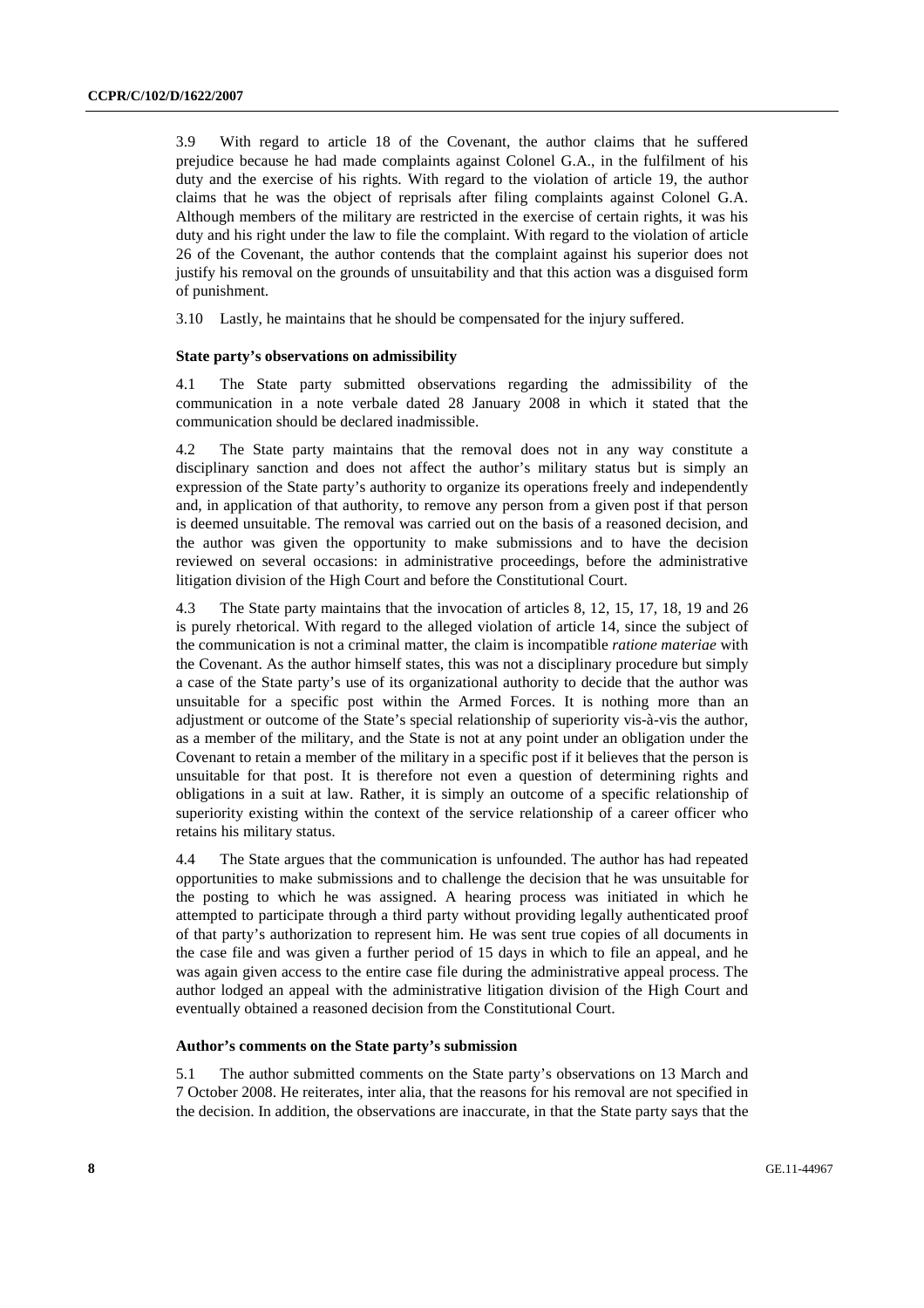author and his counsel refused to accept the notification. The High Court did not review the case properly and failed in its duty of impartiality by not ordering the authorities to present a vital piece of evidence — namely, the author's personnel evaluations from previous years — in full. The Constitutional Court regarded his removal as being equivalent to a disciplinary sanction.

5.2 The author argues that his case falls within the scope of article 14, which also covers the determination of rights and obligations in a suit at law. Firstly, the administrative decision was issued in a context of disciplinary sanctions that limited the freedom of the author. Secondly, when a person is removed from a seniority-based posting by administrative decision on grounds of unsuitability, that person cannot be reassigned to a similar post in another unit in Spain, cannot exercise the command of another unit and cannot serve in the upper echelons of the military or at army headquarters. In addition, persons finding themselves in this situation are grouped together with those who have been subject to serious disciplinary sanctions in that they are singled out for exhaustive assessments of their suitability for any future promotion. His removal from the post was effectively a disguised form of punishment and is therefore analogous to a criminal or disciplinary procedure. It turns out to be even more serious than a "removal from station of posting", which is the most serious disciplinary sanction and prohibits the person in question from returning to a duty station (military region) for a period of two years. It is lawful for a member of the military to be removed from a posting on grounds of unsuitability when the circumstances warrant such action, but such circumstances did not exist in the case in point.

5.3 The author reiterates his initial allegations regarding the administrative proceedings brought against him and rejects the State party's arguments. He claims that his father's authorization to represent him was perfectly valid. The author's father had no need to furnish any further documents in addition to those presented (from the military notary and his doctor) in order to collect the official letter. The summons should have indicated that the document to be collected was confidential and whether or not the Colonel's report was attached to it; both documents could have been sent to the address at which the author was authorized to reside during his convalescence. The author should have been allowed to rectify the document that was deemed to be inadequate or given another opportunity to pick the letter up himself. The case file should have been made available in time. The ruling should have been issued on the basis of the definitive appeal. The full set of recognized evidence should have been submitted to the National High Court, etc. In addition, no hearing was held.

#### **Issues and proceedings before the Committee**

6.1 Before considering any claim contained in a communication, the Human Rights Committee must decide, in accordance with rule 93 of its rules of procedure, whether the communication is admissible under the Optional Protocol to the Covenant.

6.2 As required under article 5, paragraph 2 (a), of the Optional Protocol, the Committee has ascertained that the same matter is not being examined under another procedure of international investigation or settlement.

6.3 The Committee notes the author's claims under article 2, paragraph 3 (a), and article 14 that the remedies to which he had recourse were not effective, that there was insufficient evidence to support the judicial decisions that were issued, that the merits of the case were not examined, that his right to defend himself was not respected and that the decision was not reviewed by a higher tribunal. The Committee observes that these complaints relate to the evaluation of facts and evidence by the State party's courts. The Committee recalls its jurisprudence according to which it is incumbent upon the courts of States parties to evaluate the facts and evidence in each case, or the application of domestic legislation,